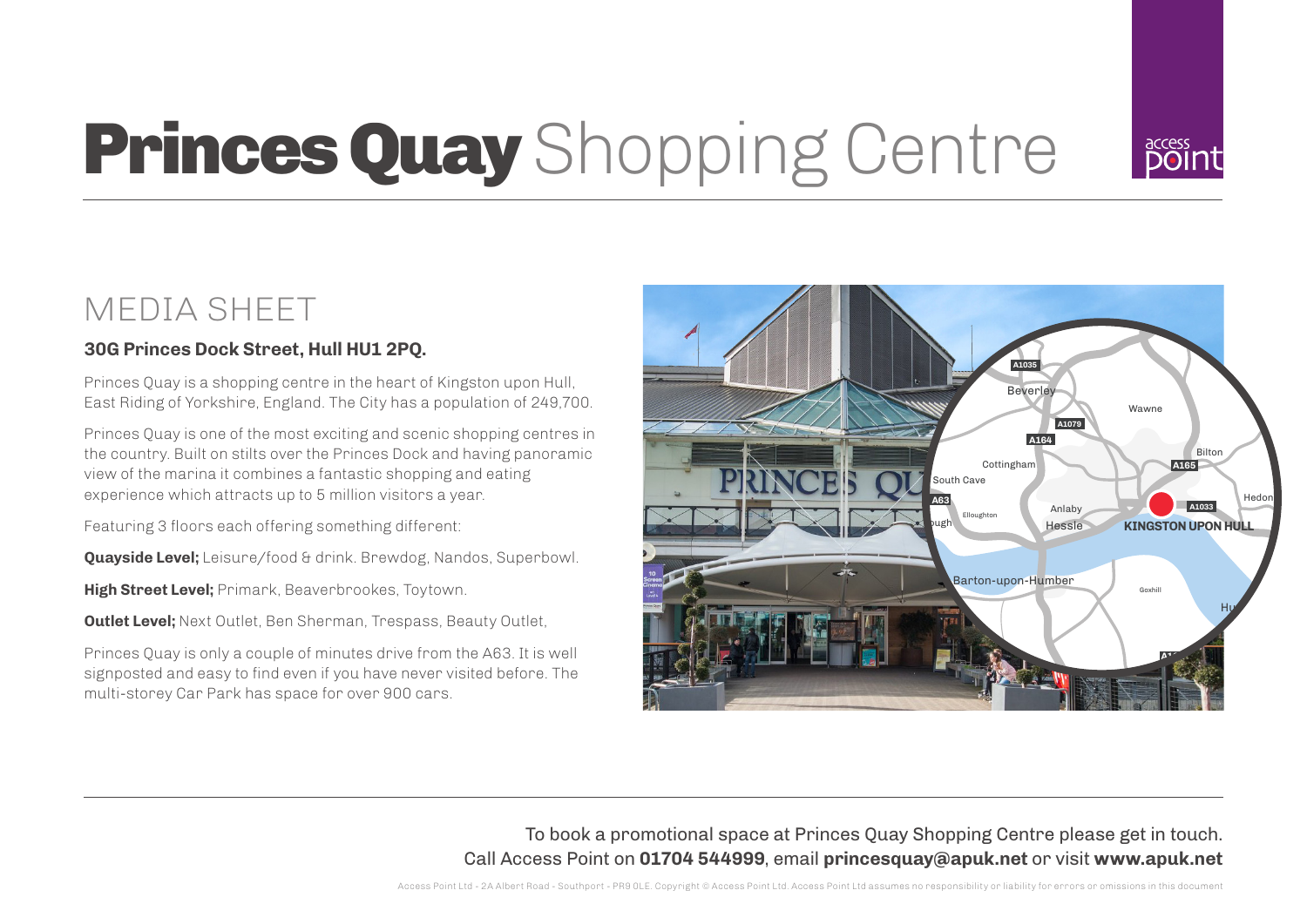# Quayside Level



Quayside level provides internal and external locations for a wide variety of activities: focusing on leisure and food this level provides direct access to Princes Dock Street and Bonus Arena. The internal spaces offer vehicle access and 13amp power.

The large digital screen showcases a range of content and is operational daily from 8am until 8pm. It's a great opportunity to advertise your store and offers in a prominent location. You can advertise on the screen FREE of charge.

Image specifications are: Big screen landscape : 1920px x 1080px Big screen portrait : 1080px x 1920px Video content for the digital screen needs to be MP4, AVI or MKV format. Video content needs to be sent via we transfer or dropbox at least 48 hours before your booking date.



# **Quayside:**

The quayside on Princes Dock Street offers space for catering and family based activities along the full length of the quay. Locations don't have power and a residential curfew is in place in some spaces so daytime and early evening activity preferred.

### **Quayside Dock:**

Access to the water from the dock provides a great location for water based promotions, activities or events. From inflatable assault courses and canoeing lessons through to a mutil-user, astro-turfed pontoon for sports sessions. Surrounded by water this offers a unique location.

# **Atrium:**

Overlooked from all levels this space offers power, visibility and a focal destination for your brand event. Live streaming to the screen and a suburb sound system opportunities enable you to deliver a brand takeover which reaches across the whole centre.

# **Atrium Mall:**

Leading out to Quayside the wide mall provides promotional and trading locations to support a main event or deliver your message to those guests that visit Princes Quay in the evening for the cinema or a meal.

# **Bonus Arenas:**

A fantastic space for events or experiential marketing with room for support from mobile food traders. BA1 being opposite to the pedestrian entrance on the other side of the road. BA2 being between the bollards and centre post at the entrance to Princes Quay. BA3 being within the undercover entrance to Princes Quay.

To book a promotional space at Princes Quay Shopping Centre please get in touch. Call Access Point on **01704 544999**, email **princesquay@apuk.net** or visit **www.apuk.net**